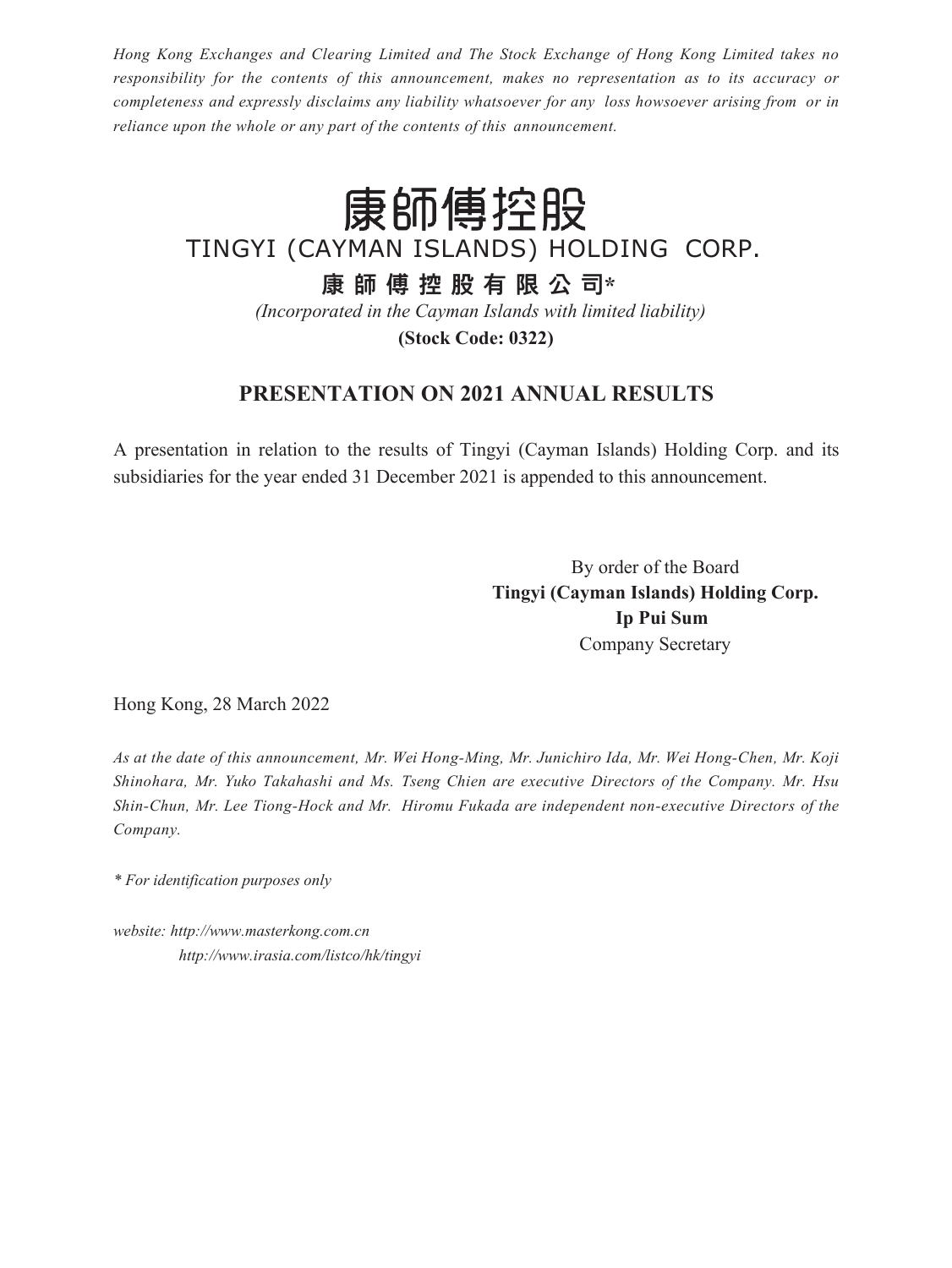

# **Tingyi Holding Corp.**

# 2021 Annual Results

**28 March 2021**





攻集饮食美好光质<br><del>Life+Delicacy</del>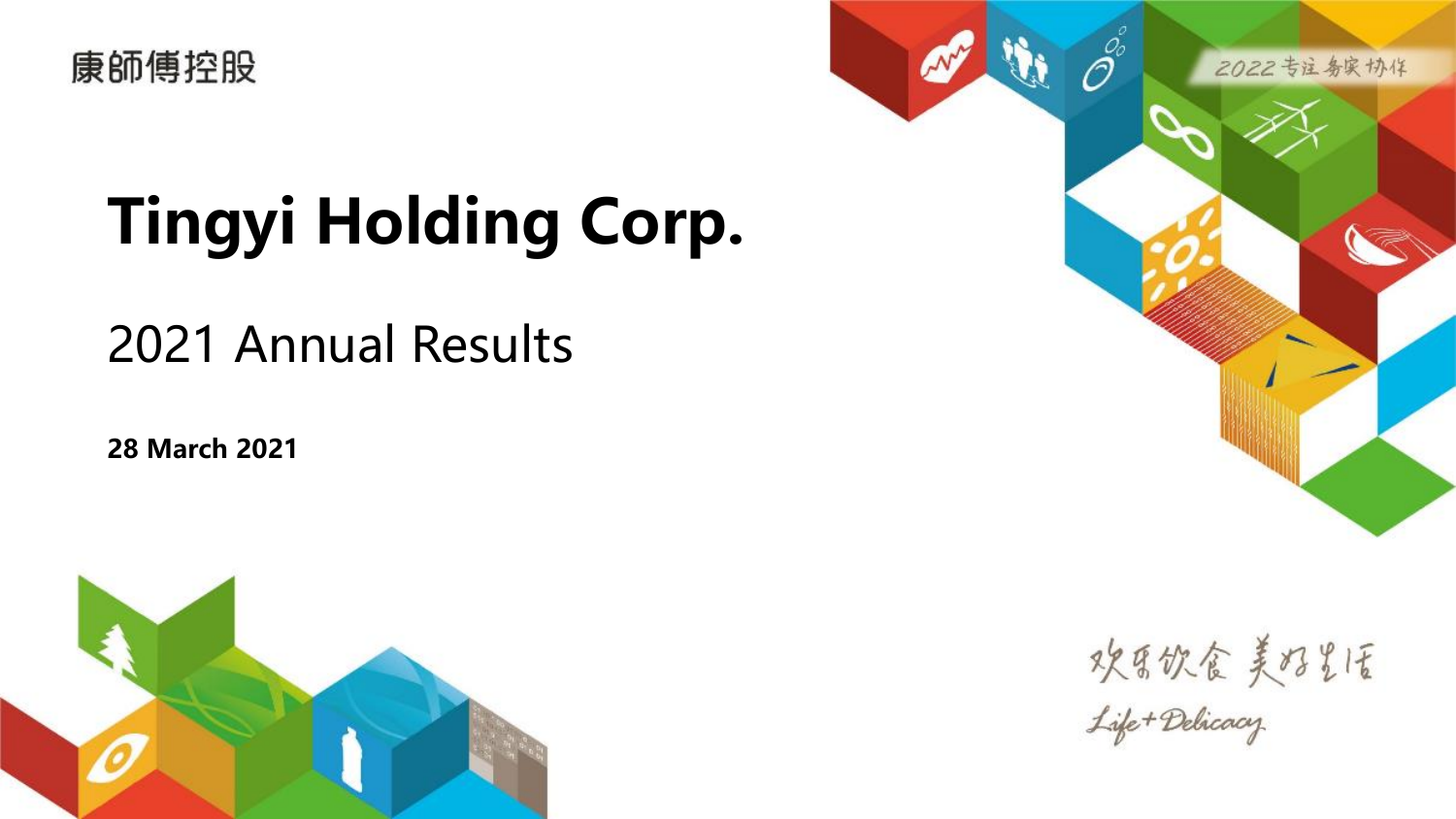#### **Disclaimer**

The information contained in this presentation is intended solely for your personal reference. Such information is subject to change without notice and no representation or warranty express or implied is made as to, and no reliance, should be placed on, the fairness, accuracy, completeness or correctness of the information contained in this presentation. This presentation does not intend to provide, and you may not rely on this presentation as providing, a complete or comprehensive analysis of the Company' s financial or trading position or prospects. None of the Company nor any of its respective affiliates, advisors or representatives shall have any liability (in negligence or otherwise) whatsoever for any loss or damage howsoever arising from any use of this presentation or its contents or otherwise arising in connection with this presentation.

This presentation contains projections and forward-looking statements that may reflect the Company's current views with respect to future events and financial performance. Readers are cautioned not to place undue reliance on these forward-looking statements which are subject to various risks and uncertainties and no assurance can be given that actual results will be consistent with these forward-looking statements. The Company undertakes no obligation to publicly update or revise any forward-looking statements, whether as a result of new information, future events or otherwise.

This presentation does not constitute an offer or invitation to purchase or subscribe for any securities or financial instruments or the provision of any investment advice, and no part of it shall form the basis of or be relied upon in connection with any contract, commitment or investment decision in relation thereto, nor does this presentation constitute a recommendation regarding the securities or financial instruments of the Company.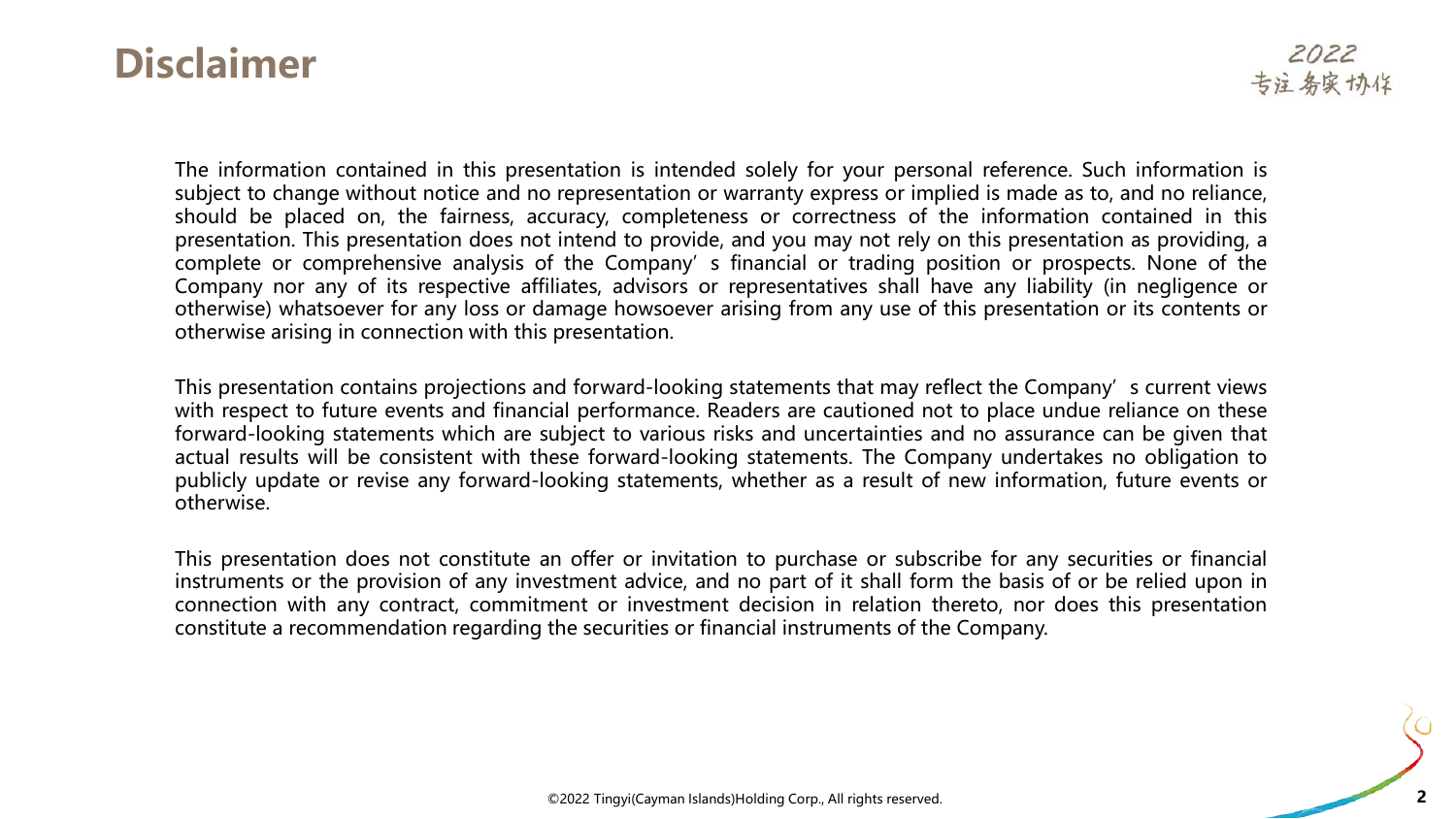# **Financial Highlights**

2022<br>专注务实协作

#### **Financial Highlights**

| $\sqrt{d}G$ |  |
|-------------|--|

| <b>RMB</b> in Million                                | 2021   | 2020   | <b>YOY</b>    |
|------------------------------------------------------|--------|--------|---------------|
| Revenue                                              | 74,082 | 67,618 | 9.56%         |
| <b>Gross Profit</b>                                  | 22,510 | 22,432 | 0.35%         |
| Gross Margin                                         | 30.39% | 33.17% | $-2.78$ ppt   |
| <b>EBITDA</b>                                        | 8,390  | 9,361  | $-10.37%$     |
| Net Profit                                           | 4,384  | 4,574  | $-4.15%$      |
| Profit attributable to<br>owners of the Company      | 3,802  | 4,062  | $-6.39%$      |
| Net Margin                                           | 5.13%  | 6.01%  | $-0.88$ ppt   |
| EPS (cents)                                          | 67.57  | 72.23  | $-4.66cents$  |
| <b>Paid Special Interim</b><br>Dividend (US cents)   | 6.88   | 0.00   | 6.88US cents  |
| <b>Proposed Final</b><br><b>Dividend (US Cents)</b>  | 5.30   | 5.54   | -0.24US cents |
| <b>Proposed Special Final</b><br>Dividend (US cents) | 5.30   | 5.54   | -0.24US cents |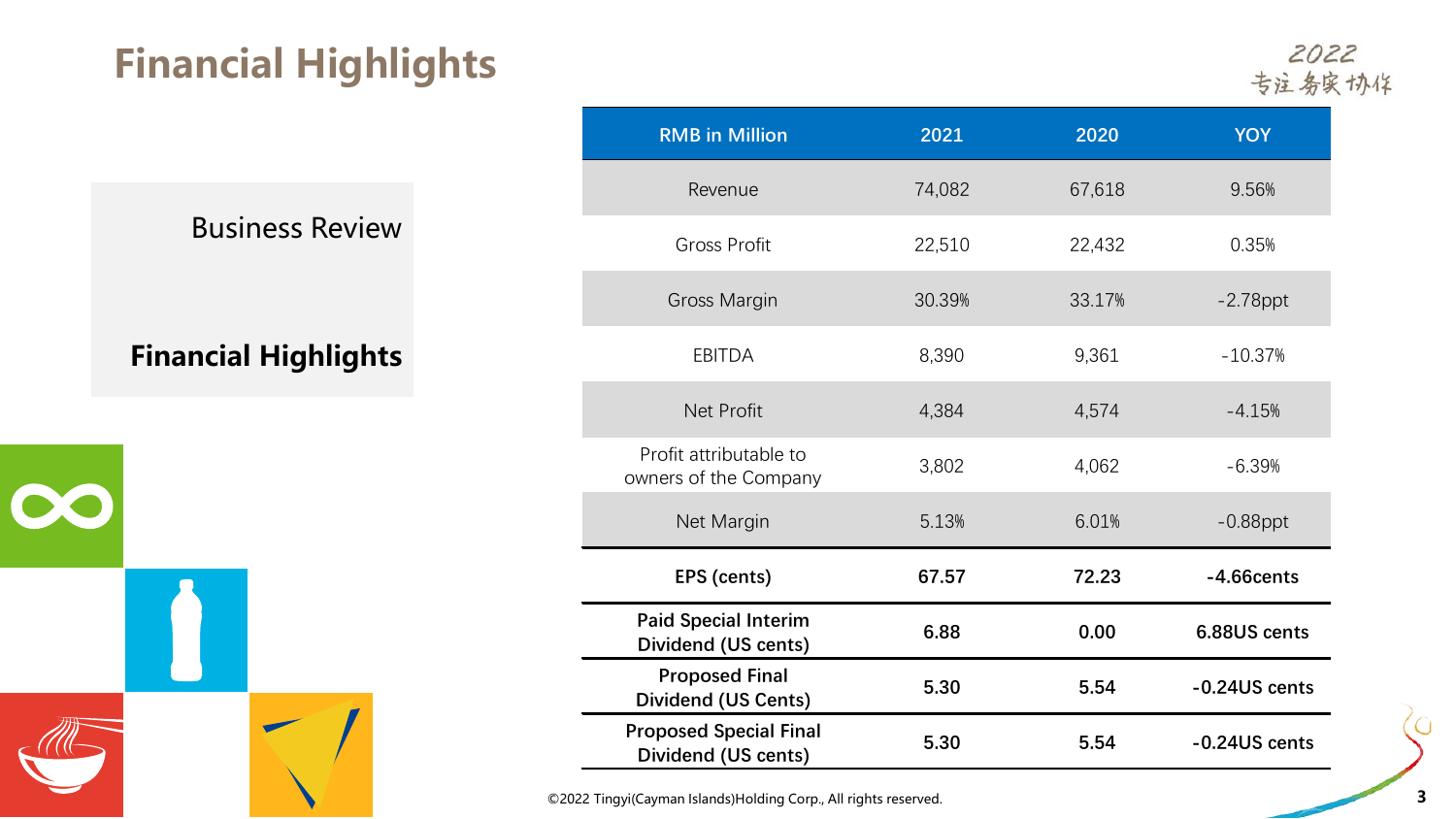## **Revenue by Segment**

2022 专注务实协作

Business Review

**Revenue by Segment**



|                       | <b>Revenue Change</b> |        |            |        | <b>Revenue Structure</b> |
|-----------------------|-----------------------|--------|------------|--------|--------------------------|
| <b>RMB in Million</b> | 2021                  | 2020   | <b>YOY</b> | 2021   | 2020                     |
| Instant Noodles       | 28,448                | 29,510 | $-3.60%$   | 38.40% | 43.64%                   |
| <b>Beverages</b>      | 44,802                | 37,280 | 20.18%     | 60.48% | 55.13%                   |
| <b>Others</b>         | 832                   | 828    | 0.57%      | 1.12%  | 1.23%                    |
| <b>Total</b>          | 74,082                | 67,618 | 9.56%      | 100%   | 100%                     |





⌒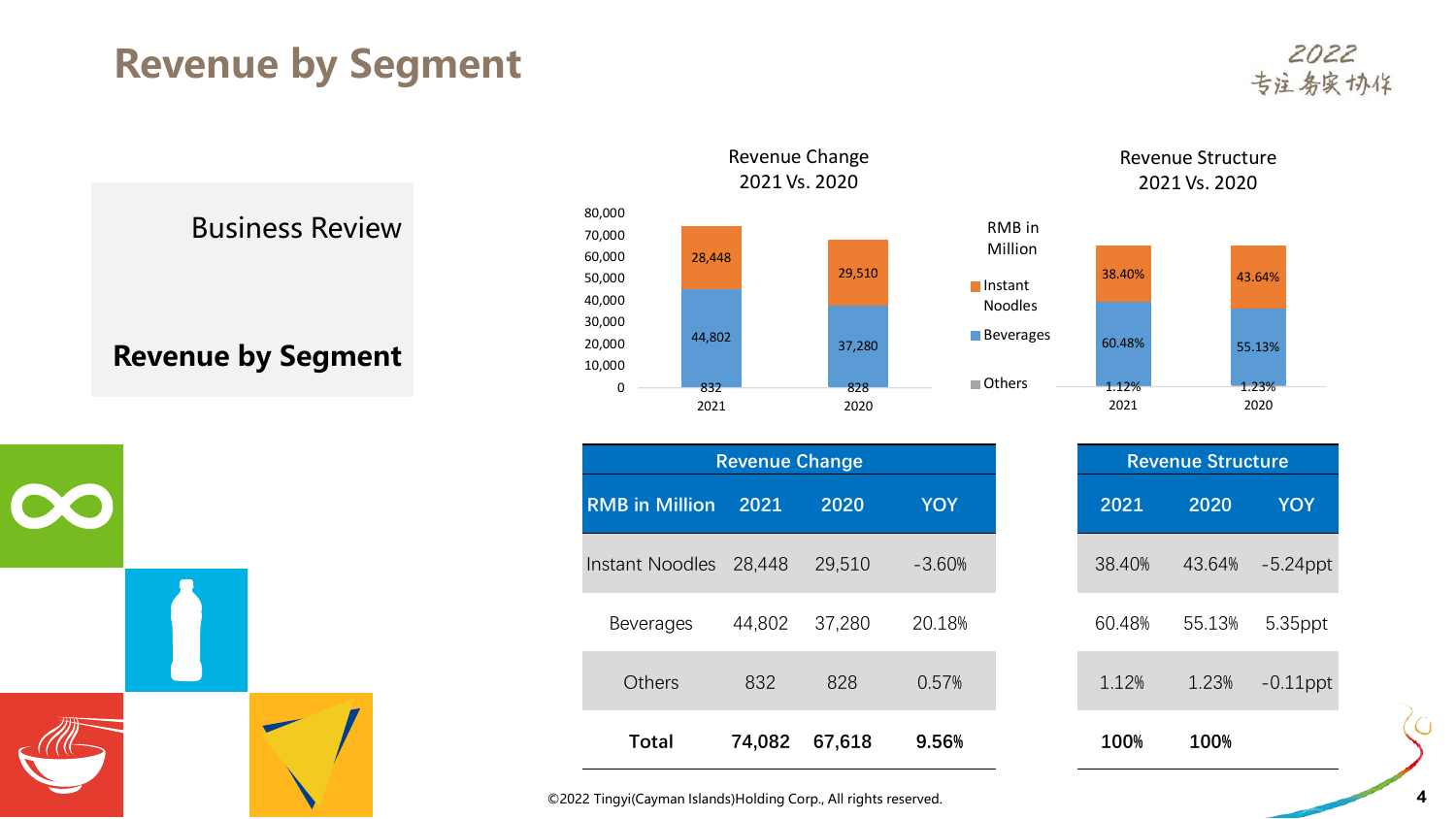### **Instant Noodle Revenue by Product**

2022 专注务实协作



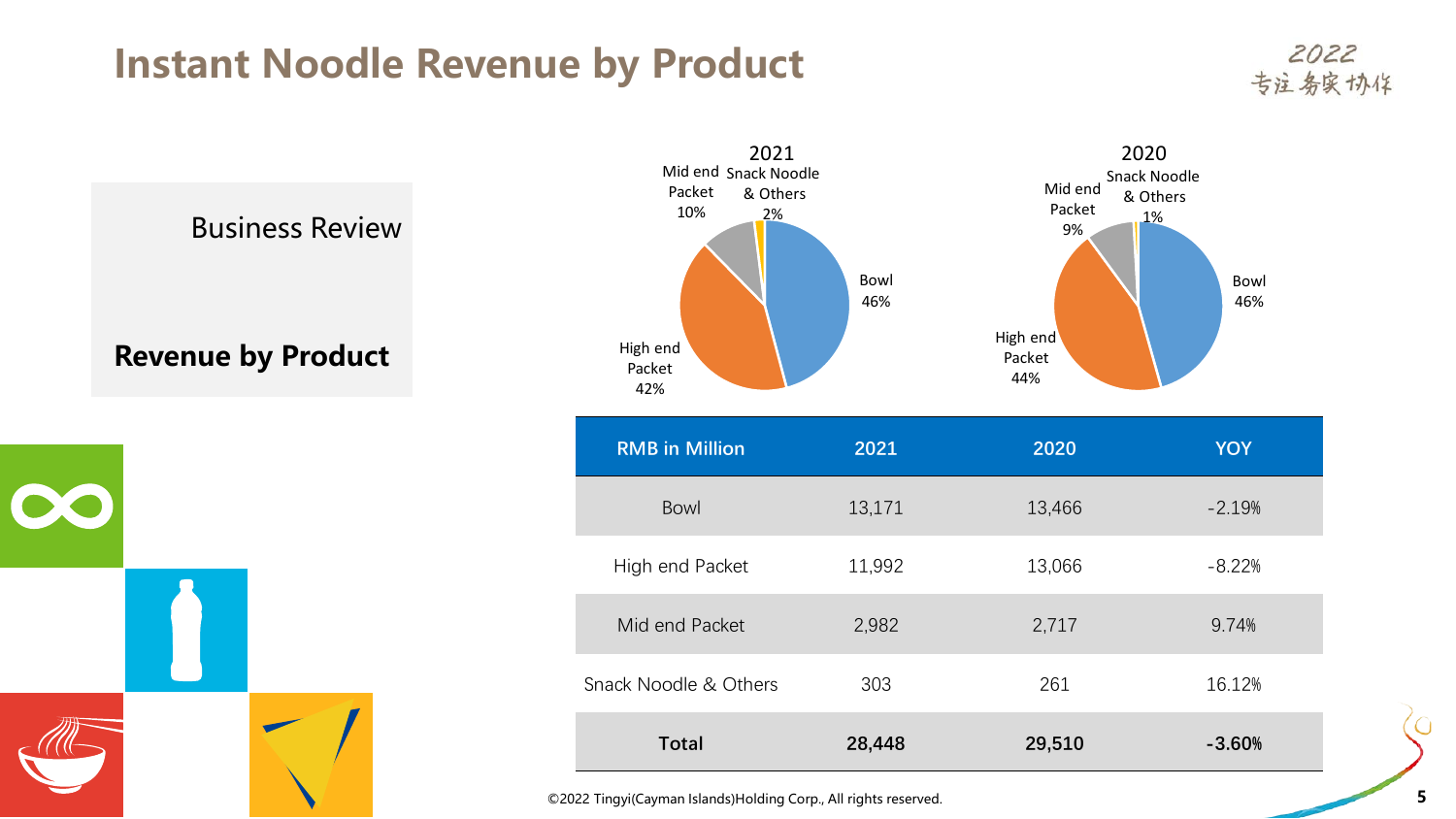### **Beverage Revenue by Product**

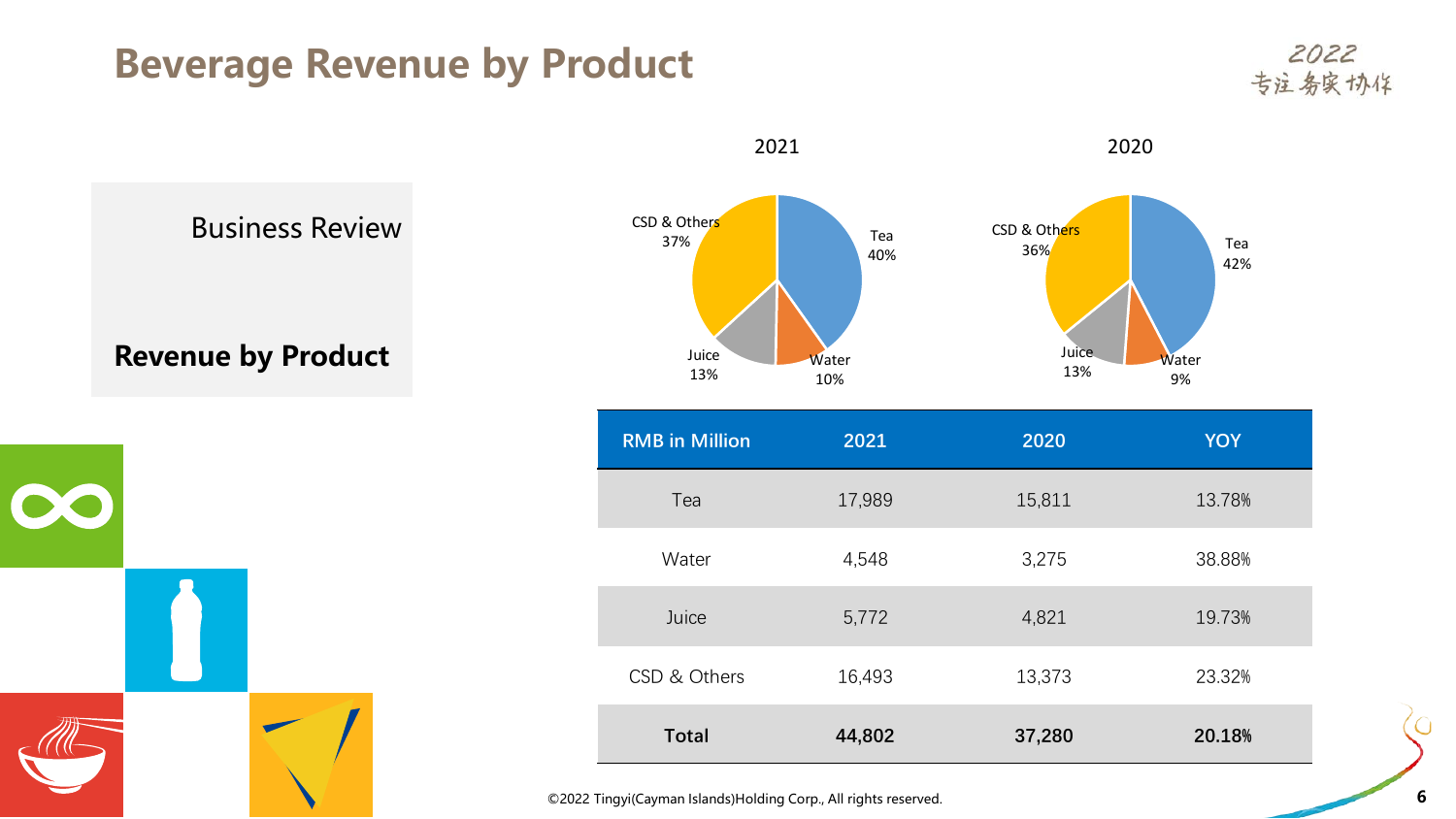# **Net Profit by Segment**

2022 专注务实协作

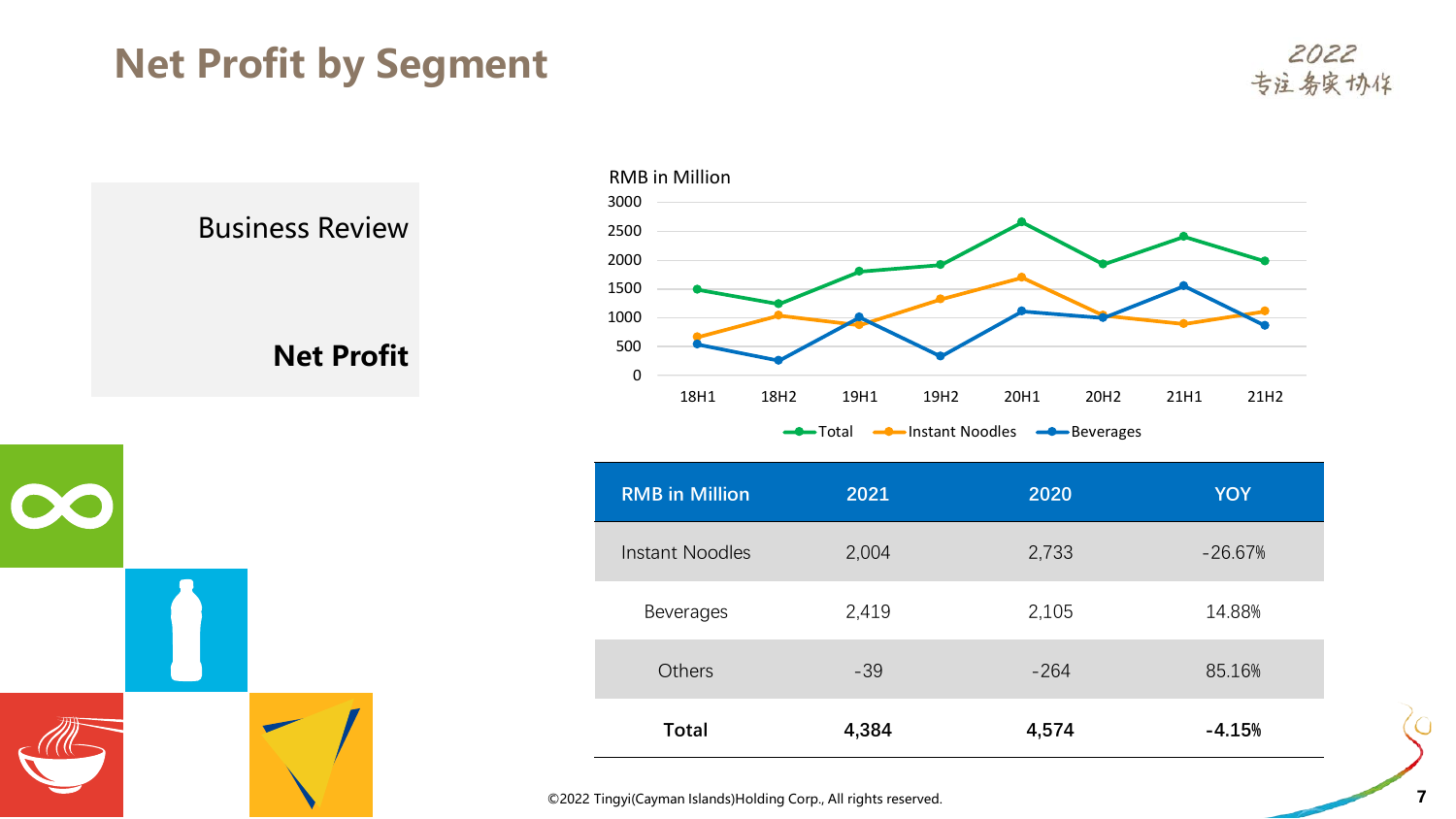# **Profit Attributable to Owners of the Company**

Business Review **Profit Attributable to Owners of the Company**



| <b>RMB</b> in Million | 2021  | 2020   | <b>YOY</b> |
|-----------------------|-------|--------|------------|
| Instant Noodles       | 2,004 | 2,733  | $-26.67%$  |
| <b>Beverages</b>      | 1,837 | 1,594  | 15.27%     |
| <b>Others</b>         | $-39$ | $-265$ | 85.16%     |
| <b>Total</b>          | 3,802 | 4,062  | $-6.39%$   |

2022 专注务实协作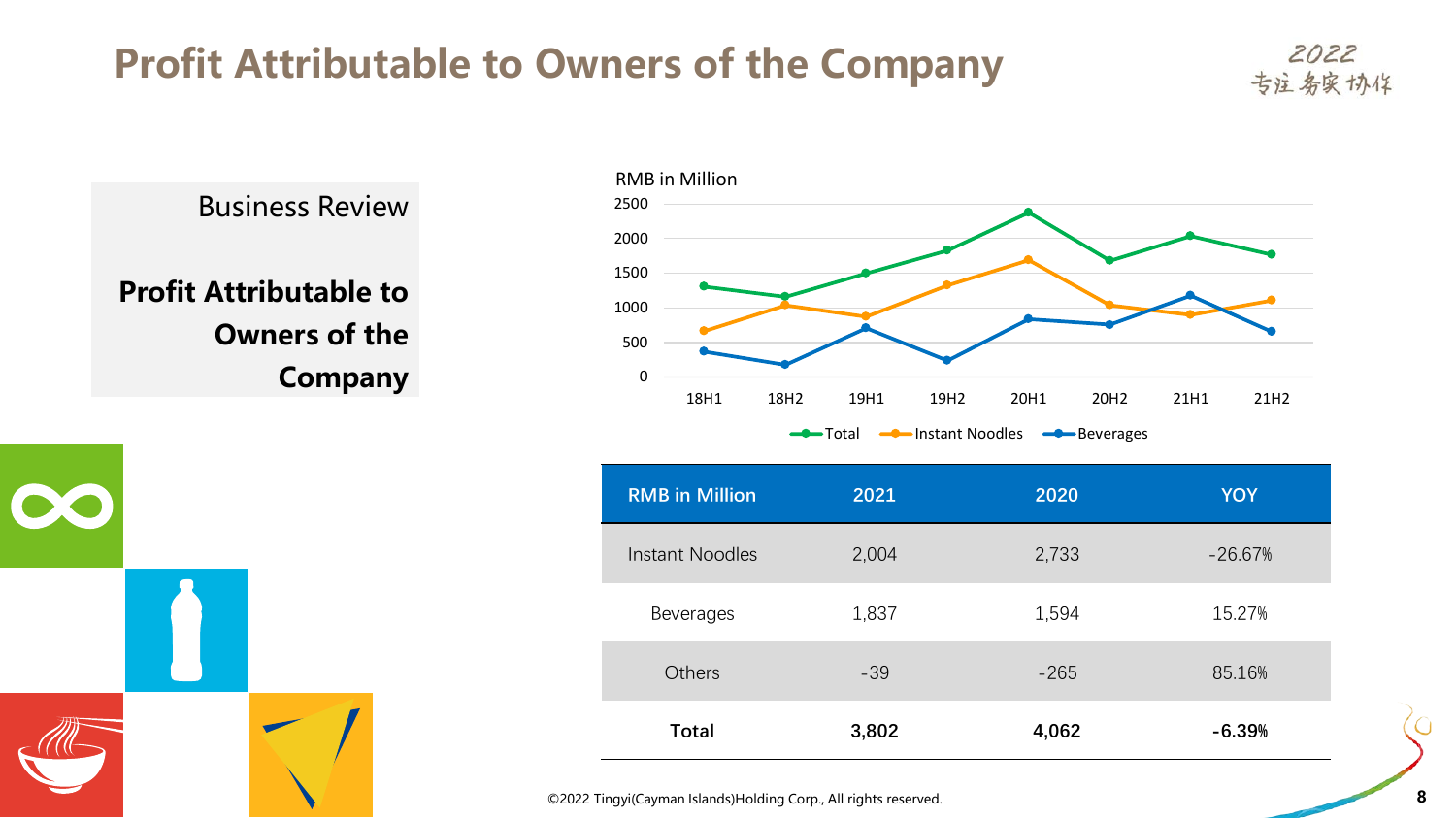# **Gross Margin by Segment**

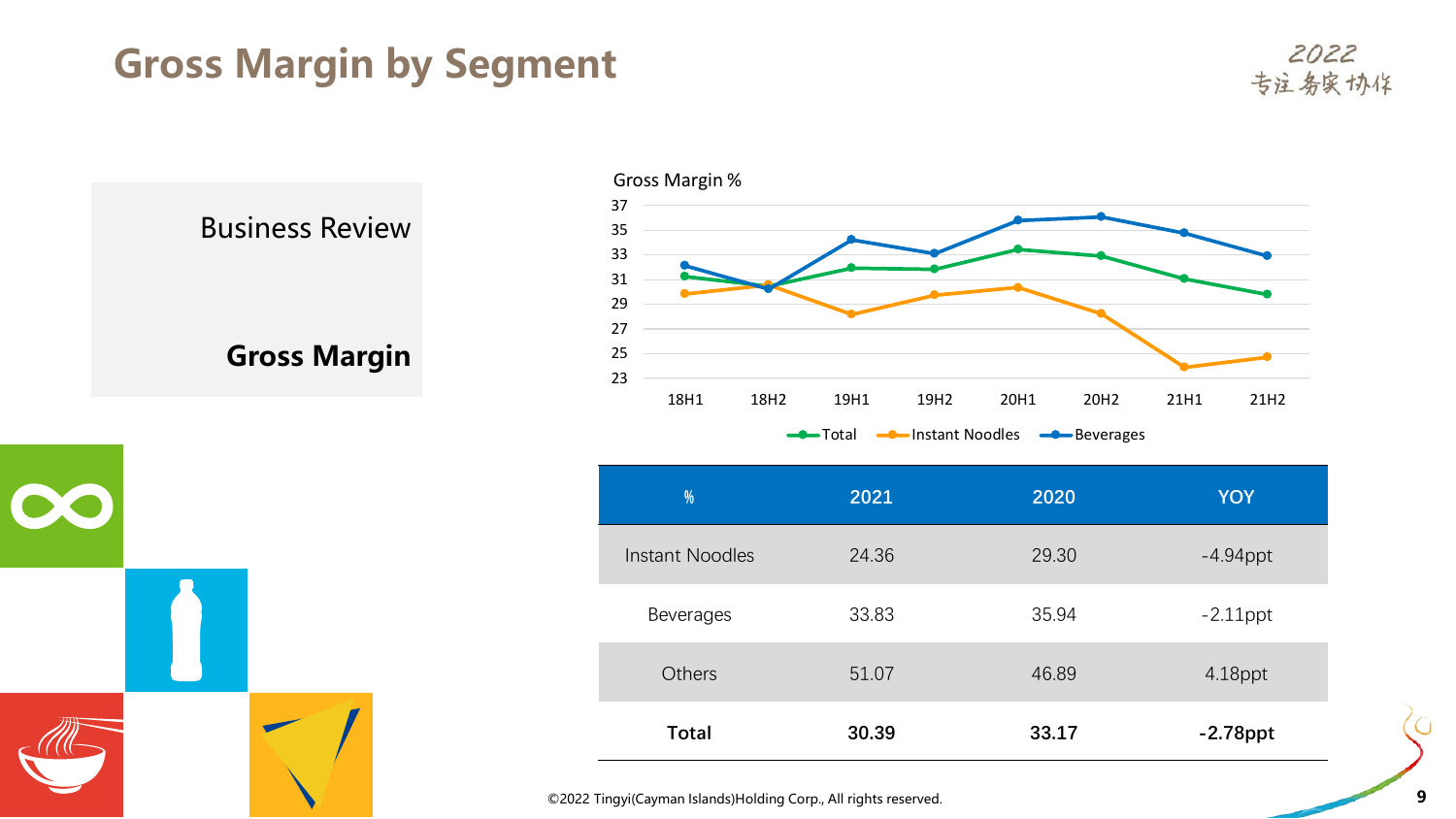# **EBIT Margin**





| %                      | 2021  | 2020  | <b>YOY</b>  |
|------------------------|-------|-------|-------------|
| <b>Instant Noodles</b> | 7.92  | 12.09 | $-4.17$ ppt |
| <b>Beverages</b>       | 6.36  | 6.99  | $-0.63$ ppt |
| <b>Others</b>          | 17.58 | 5.04  | 12.54ppt    |
| <b>Total</b>           | 7.08  | 9.19  | $-2.11$ ppt |

©2022 Tingyi(Cayman Islands)Holding Corp., All rights reserved. **10**

⌒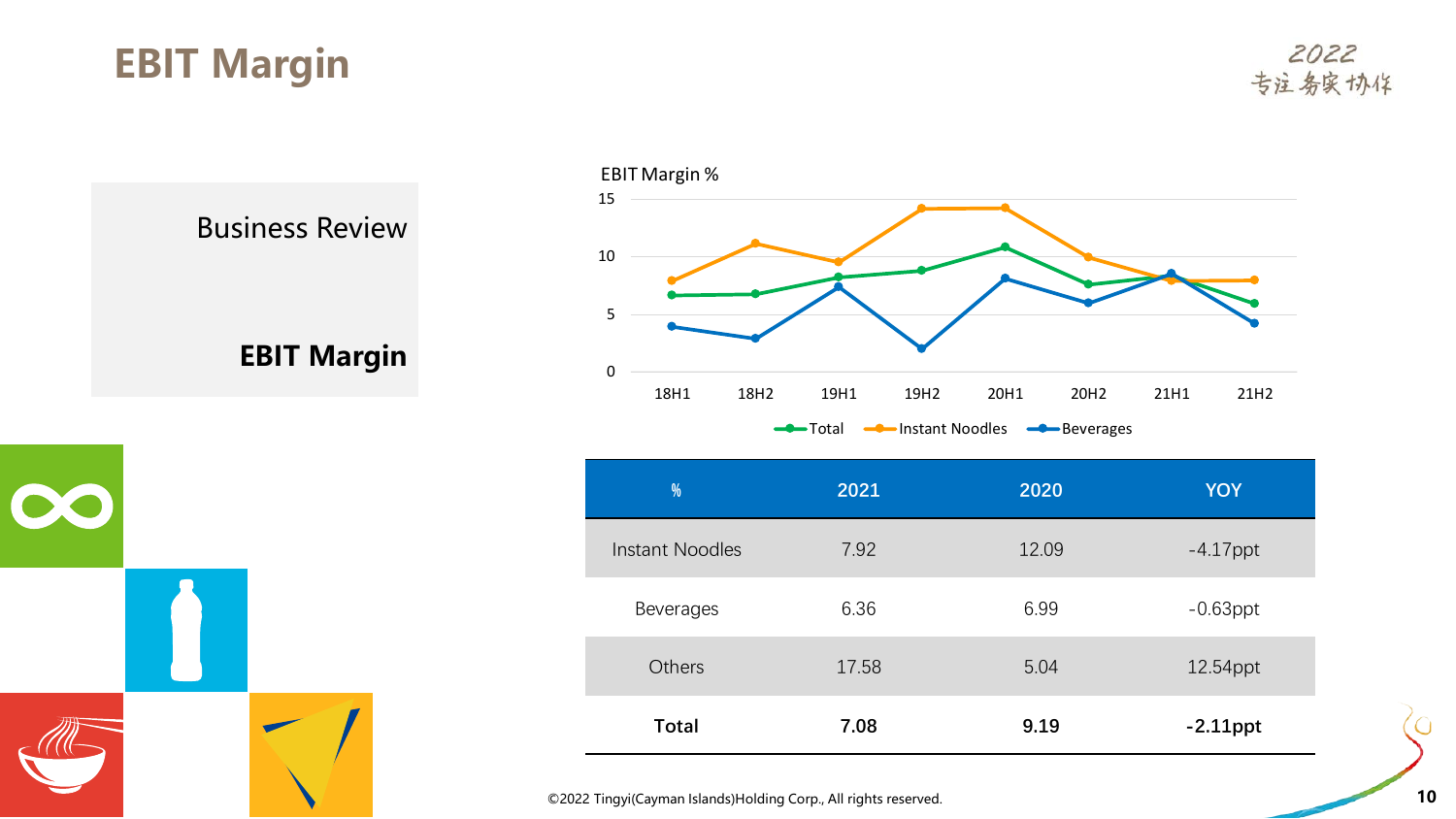# **Key Financial Indicators**

2022 专注务实协作

Business Review

**Financial Indicators**



| <b>RMB</b> in Million                  | 2021      | 2020        | <b>YOY</b>  |
|----------------------------------------|-----------|-------------|-------------|
| <b>ROA</b>                             | 8.62%     | 10.40%      | $-1.78$ ppt |
| <b>ROE</b>                             | 19.12%    | 19.97%      | $-0.85$ ppt |
| <b>Current Ratio</b>                   | 0.86      | 1.06        | $-0.20$     |
| Gearing Ratio                          | $-44.48%$ | $-48.17%$ * | 3.69ppt     |
| A/R Turnover/Days                      | 9.13      | 8.99        | 0.14days    |
| <b>Finished Goods</b><br>Turnover/Days | 18.35     | 17.73       | 0.62days    |

\*As of 31 December 2021, the Group takes long-term time deposits into consideration when calculating gearing ratio because management believes that this calculation basis reflects the capital structure of the Group more accurately. As a result of the above changes, the comparative figures presented have been restated to conform to current year's presentation.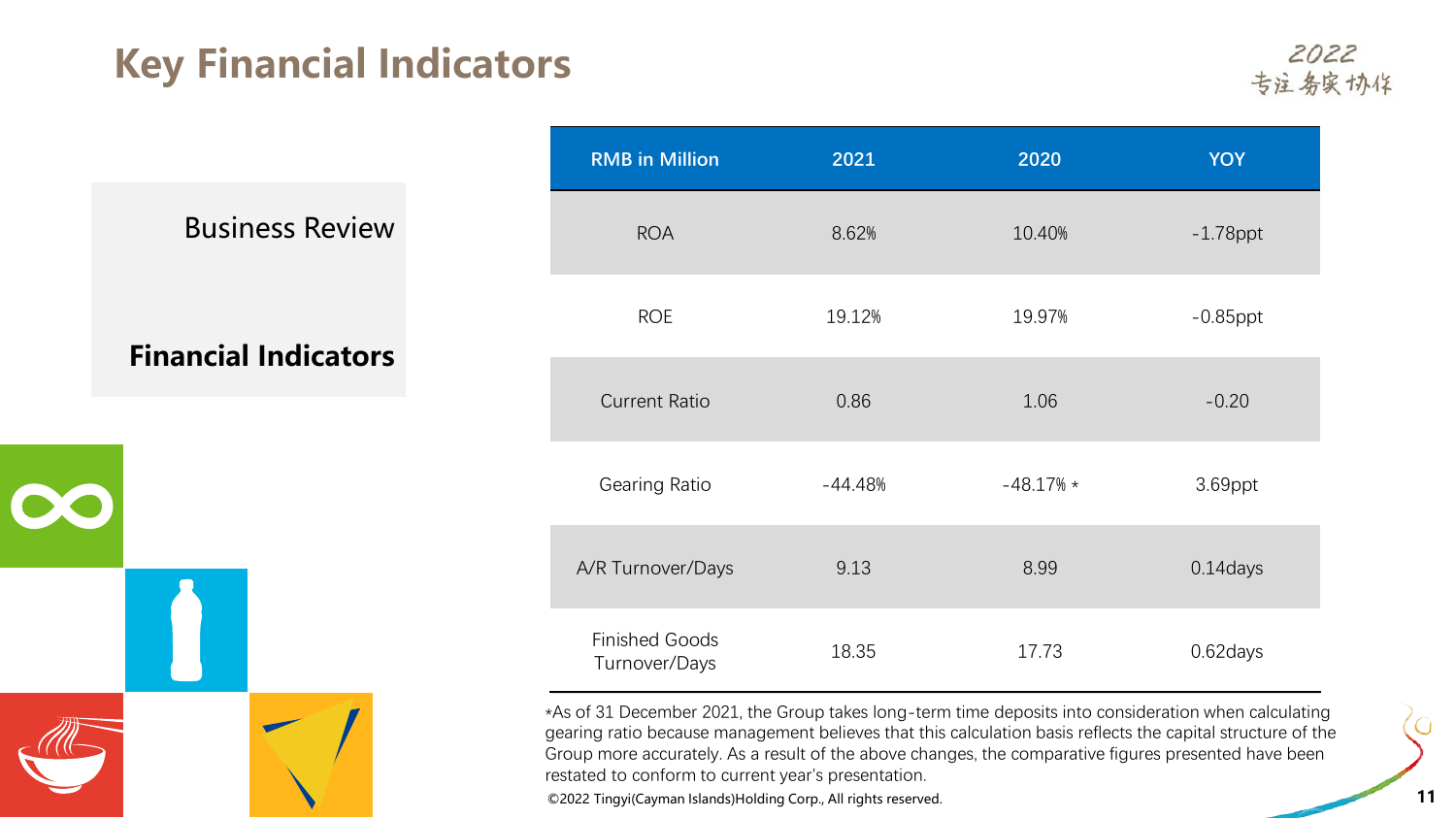#### **Material Price Index**

 $\infty$ 



1H/18=100



©2022 Tingyi(Cayman Islands)Holding Corp., All rights reserved. **12**

∩